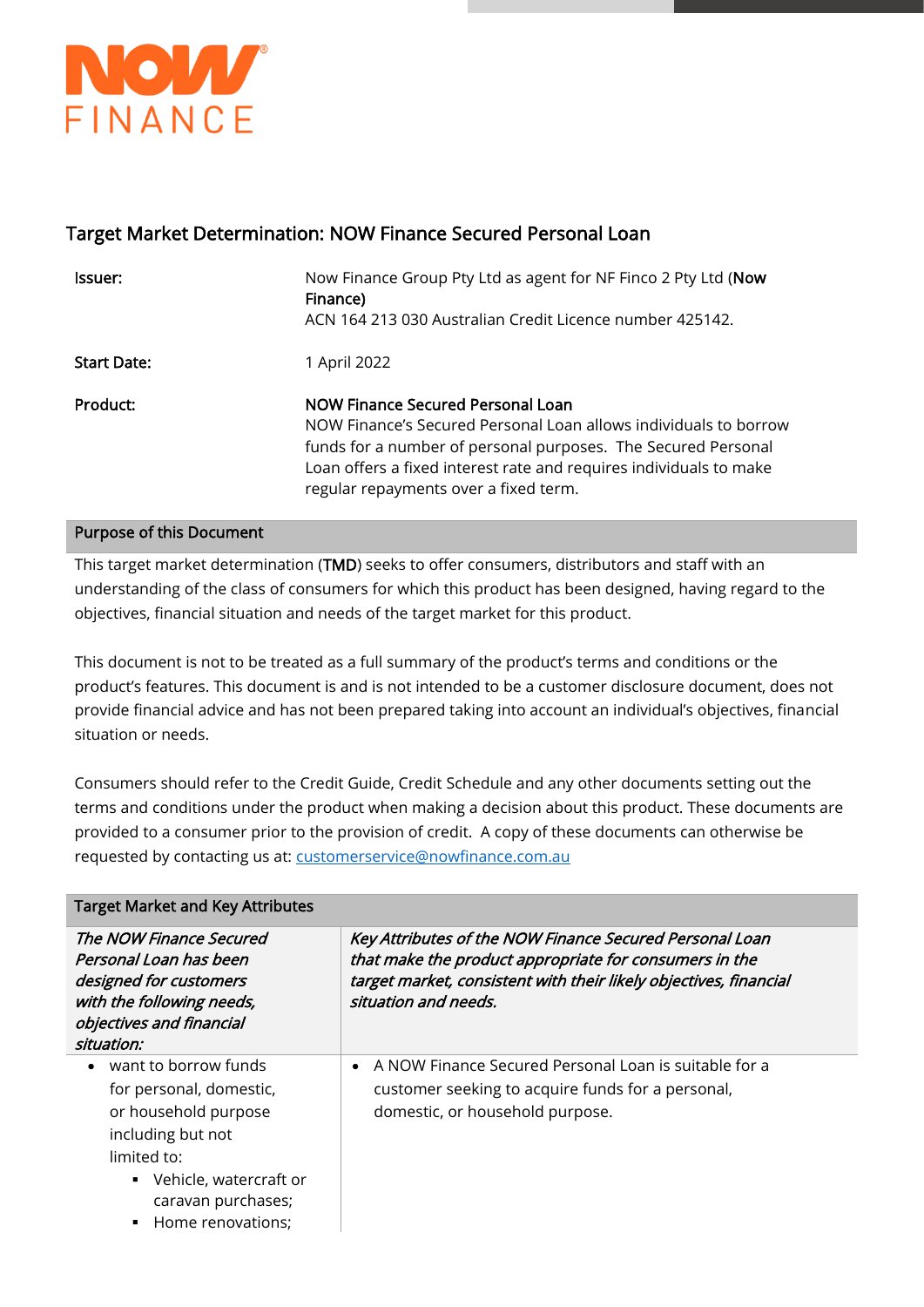

| Household furnishings;<br>٠<br>Debt consolidation;<br>п<br>Travel;<br>п<br>Medical expenses; and<br>Wedding expenses.<br>will use a vehicle, |                                                                                                                                                                                                                                                                                                                       |
|----------------------------------------------------------------------------------------------------------------------------------------------|-----------------------------------------------------------------------------------------------------------------------------------------------------------------------------------------------------------------------------------------------------------------------------------------------------------------------|
| watercraft or caravan to<br>secure the loan;                                                                                                 |                                                                                                                                                                                                                                                                                                                       |
| are seeking between<br>\$15,000 to \$100,000 for<br>a loan term between 1.5<br>to 7 years over time with<br>regular repayments;              | <b>Amount:</b> The loan amount must be at least \$15,000 and<br>$\bullet$<br>up to \$100,000.<br>Term: The loan term must be at least 1.5 years and up to<br>7 years.<br>Repayments: Customers must repay the loan by making<br>fixed principal and interest repayments on a weekly,<br>fortnightly or monthly basis. |
| require a fixed interest<br>rate;                                                                                                            | A fixed interest rate means customers have certainty that<br>$\bullet$<br>the interest rate will not change throughout the duration<br>of the loan.                                                                                                                                                                   |
| Require flexibility to<br>make extra repayments<br>or pay out the loan<br>early;                                                             | No extra repayment charges: customers can make early<br>$\bullet$<br>repayments during the loan without any fees.<br>No early repayment charges: customers can pay out their<br>$\bullet$<br>loan at any time without any fees or charges.                                                                            |

### Unsuitable customers

The NOW Finance Secured Personal Loan will not be suitable for individuals who:

- are under 18 years old;
- are not an Australian citizen or permanent resident;
- have defaults;
- are unemployed;
- are a current or prior bankrupt or party to a court judgement;
- want the chance that the interest rate may increase/decrease over the life of the loan;
- want to be able to redraw any additional repayment made on the loan;
- requires an unsecured loan; and/or
- are looking to borrow less than \$5,000 or more than \$100,000.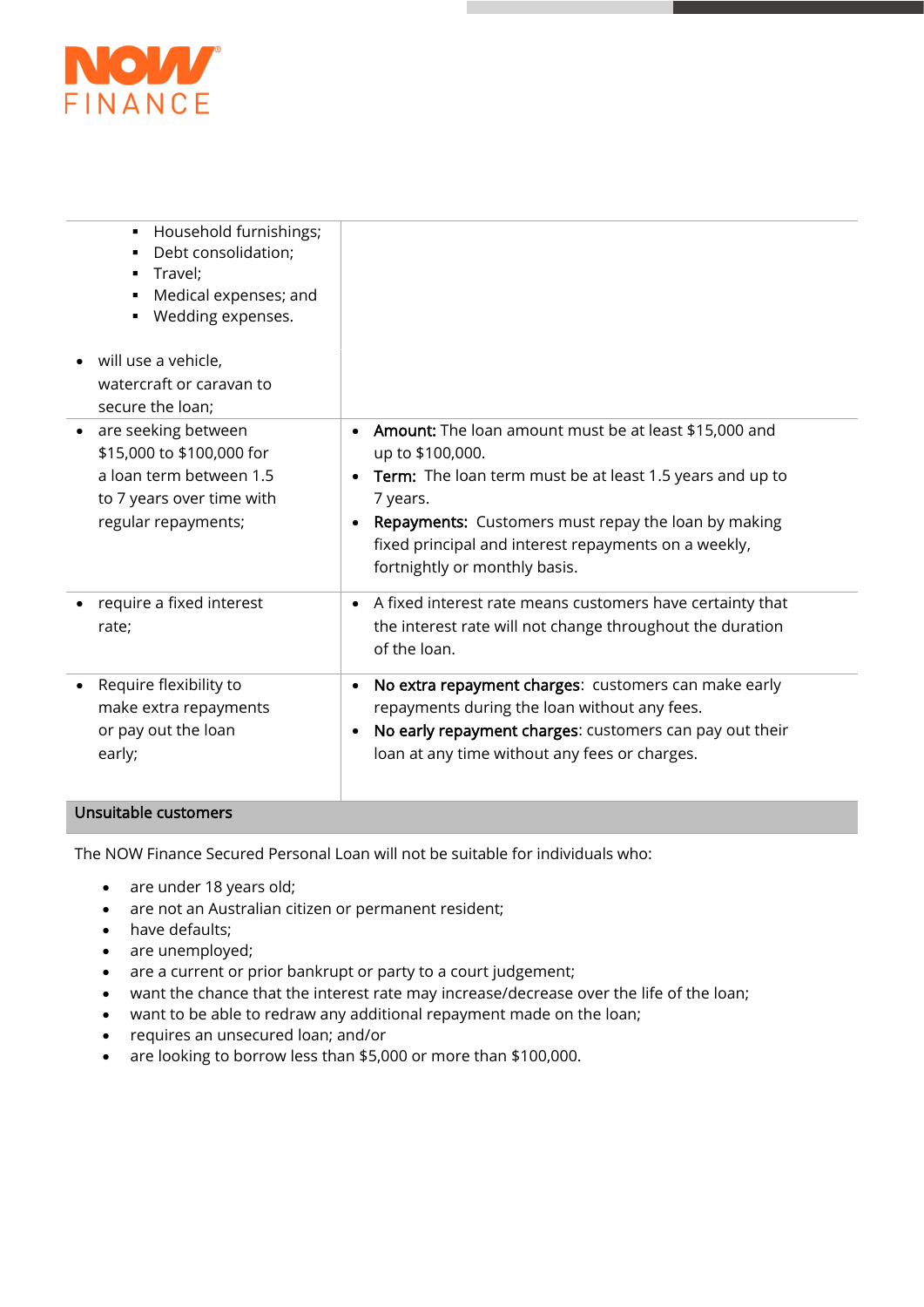

#### Distribution of the NOW Finance Secured Personal Loan

NOW Finance applies the following conditions and restrictions to the distribution of the NOW Finance Secured Personal Loan so that this product is likely to be provided to customers who are in the target market.

| <b>Distribution Channel:</b>    | The NOW Finance website;<br>$\bullet$<br>• The NOW Finance call centre; and<br>Authorised third party distributors such as:<br>$\bullet$<br>finance brokers and aggregators<br>partner websites (including comparison websites);<br>authorised referrers.<br>(Distributors)                                                                                                                              |
|---------------------------------|----------------------------------------------------------------------------------------------------------------------------------------------------------------------------------------------------------------------------------------------------------------------------------------------------------------------------------------------------------------------------------------------------------|
| <b>Distribution Conditions:</b> | The NOW Finance Secured Personal Loan can only be distributed:<br>to customers who meet the eligibility requirements;<br>to customers who have appropriate borrowing capacity;<br>in accordance with responsible lending guidelines and NOW<br>Finance's product and process requirements; and<br>through authorised Distributors who have met NOW Finance's<br>accreditation and training requirements. |

#### Review of TMD

NOW Finance will review this TMD periodically to ensure it remains appropriate.

| <b>Review Period</b>   | <b>Initial Review:</b> Within 12 months of the date of this TMD                                                                                          |  |
|------------------------|----------------------------------------------------------------------------------------------------------------------------------------------------------|--|
|                        | <b>Ongoing Review:</b> Within 12 months of the date of the<br>previous review.                                                                           |  |
| <b>Review Triggers</b> | NOW Finance will review this TMD if one or more of the<br>following events occur where they reasonably suggest that<br>the TMD is no longer appropriate. |  |
|                        | Material changes to the NOW Finance Secured Personal<br>$\bullet$<br>Loan terms and conditions;                                                          |  |
|                        | Occurrence of a significant dealing (where the NOW Finance<br>$\bullet$<br>Secured Personal Loan is not consistent with this TMD);                       |  |
|                        | If the distribution conditions are found to be inadequate;<br>$\bullet$                                                                                  |  |